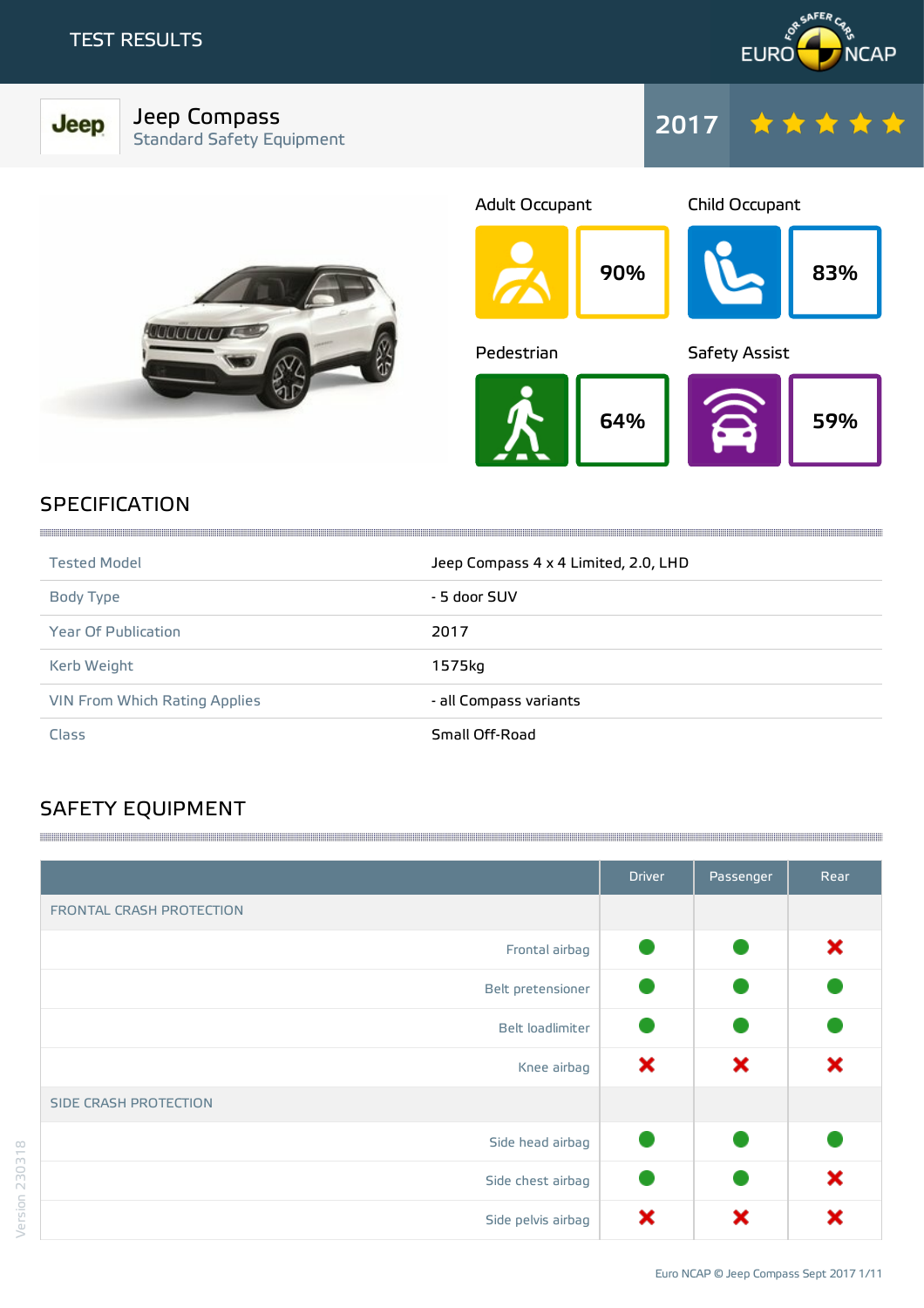

## SAFETY EQUIPMENT (NEXT)

|                         | <b>Driver</b> | Passenger | Rear |
|-------------------------|---------------|-----------|------|
| <b>CHILD PROTECTION</b> |               |           |      |
| Isofix                  |               | ×         |      |
| Integrated CRS          |               | ×         | ×    |
| Airbag cut-off switch   |               |           |      |
| <b>SAFETY ASSIST</b>    |               |           |      |
| Seat Belt Reminder      |               |           |      |

<u> 1989 - Andrea Stadt Stadt Stadt Stadt Stadt Stadt Stadt Stadt Stadt Stadt Stadt Stadt Stadt Stadt Stadt Stadt Stadt Stadt Stadt Stadt Stadt Stadt Stadt Stadt Stadt Stadt Stadt Stadt Stadt Stadt Stadt Stadt Stadt Stadt St</u>

| <b>OTHER SYSTEMS</b>    |   |
|-------------------------|---|
| Active Bonnet (Hood)    | × |
| <b>AEB Pedestrian</b>   | x |
| <b>AEB City</b>         |   |
| AEB Inter-Urban         |   |
| Speed Assistance System |   |
| Lane Assist System      |   |

Note: Other equipment may be available on the vehicle but was not considered in the test year.

**Fitted to the vehicle as standard**  $\bigcirc$  Fitted to the vehicle as part of the safety pack

 $\bigcirc$  Not fitted to the test vehicle but available as option or as part of the safety pack  $\bigcirc$  Not available  $\qquad$  Not applicable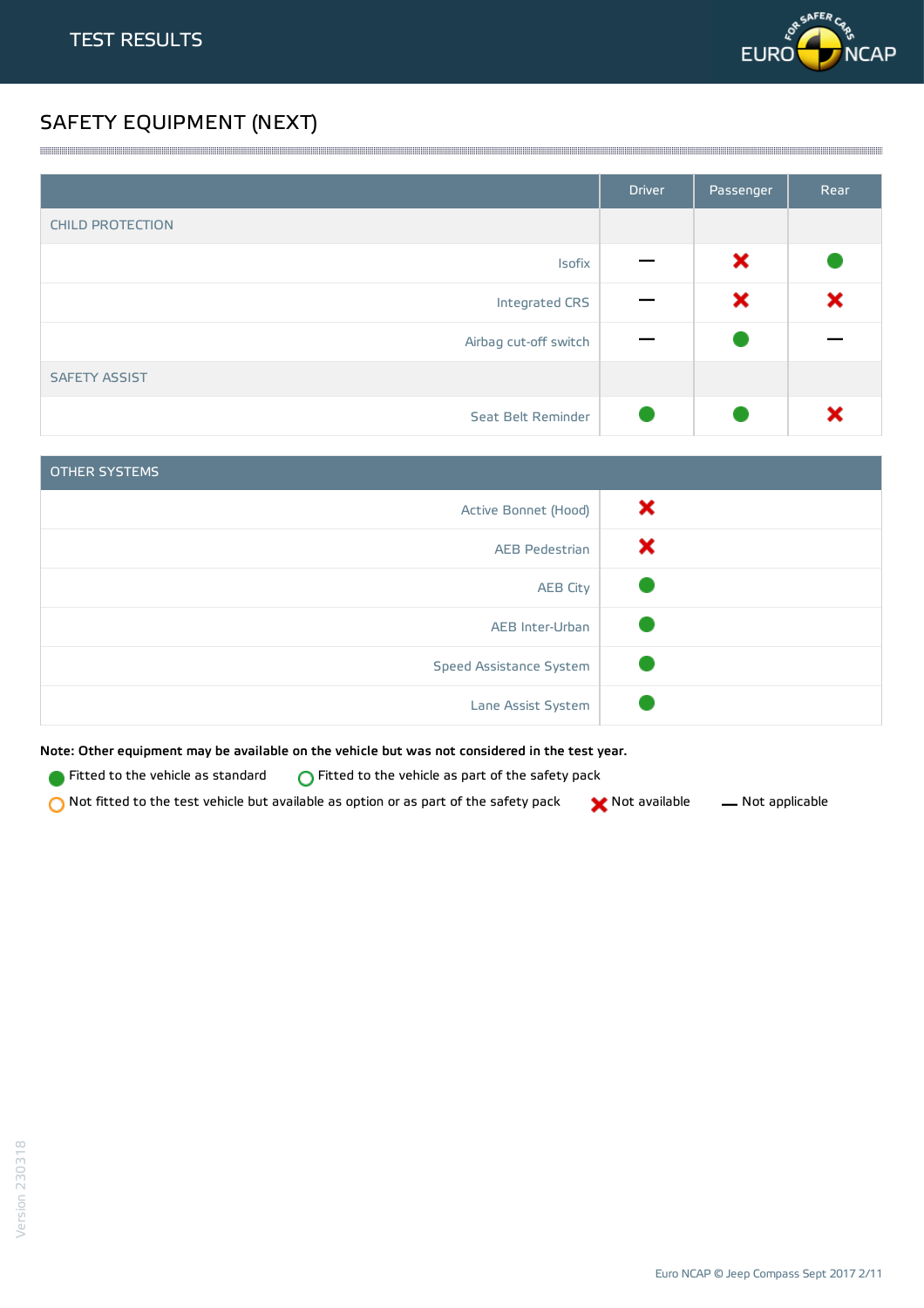







Euro NCAP ©Jeep Compass Sept 2017 3/11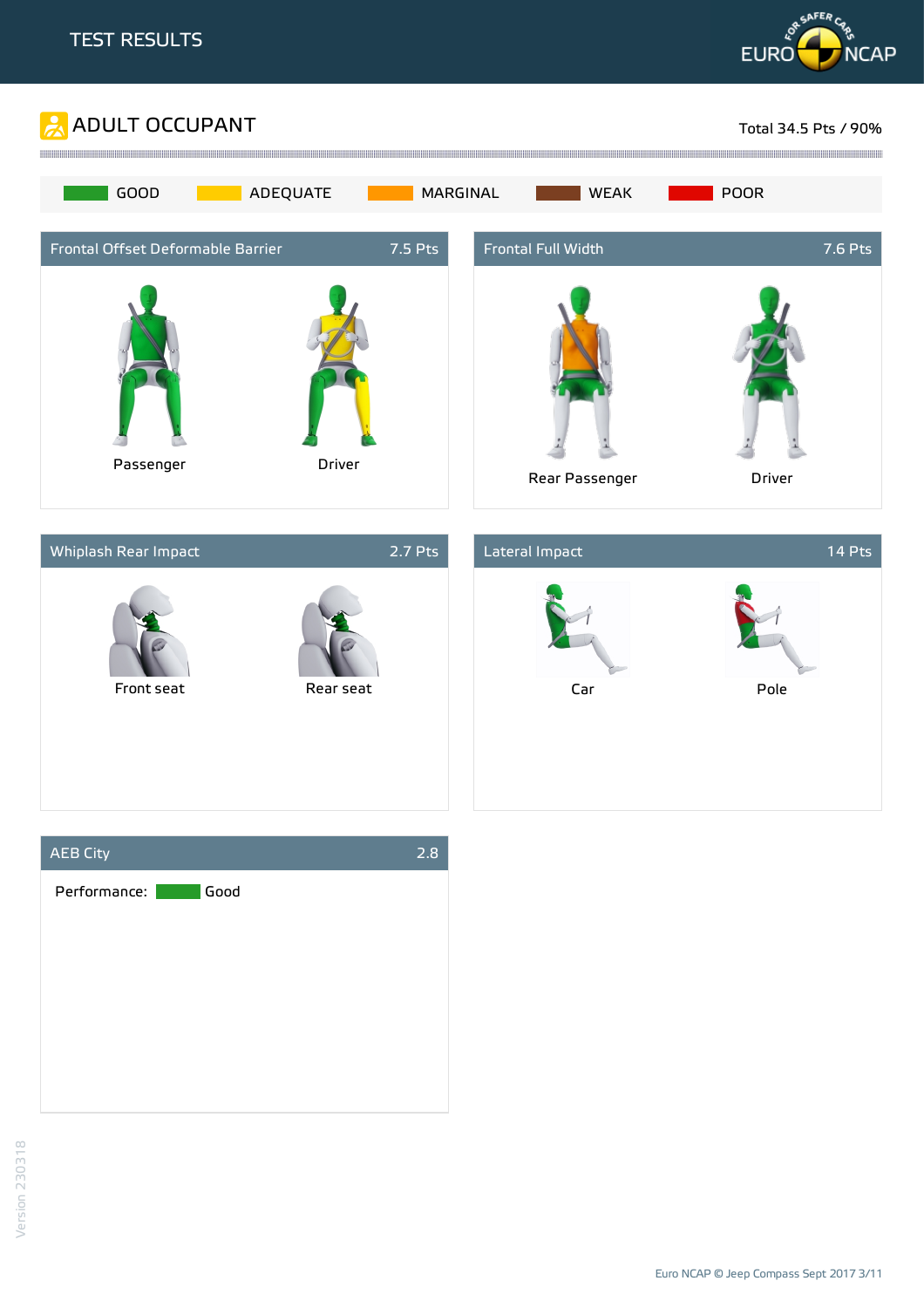

# ADULT OCCUPANT TO A RESERVE TO A RESERVE TO A RESERVE TO A RESERVE TO A RESERVE TO A RESERVE TO A RESERVE TO A

#### Comments

The passenger compartment remained stable in the frontal offset test. Dummy readings indicated good protection of the knees and femurs of both the driver and passenger. Jeep showed that a similar level of protection would be provided to occupants of different sizes and to those sat in different positions. Protection of the front passenger was good for all critical body areas. In the full-width rigid-barrier test, protection of the driver was good. Chest protection for the rear passenger was rated as marginal, based on dummy readings of chest compression, but that of other parts of the body was good or adequate. In the side barrier test, protection of all critical body areas was good and full points were scored. However, in the more severe side pole impact, protection of the chest was rated as poor, based on high rib compressions, although these remained lower than the values at which the risk of fatal injuries becomes unacceptably high. Tests on the front seats and head restraints demonstrated good protection against whiplash injury in the event of a rear-end collision. A geometric assessment of the rear seats also indicated good whiplash protection for occupants sat there. The Compass has a standard-fit autonomous emergency braking system. Tests of its performance at the low speeds at which whiplash injuries are often caused showed good performance with collisions avoided or mitigated at all test speeds.

the contract of the contract of the contract of the contract of the contract of the contract of the contract of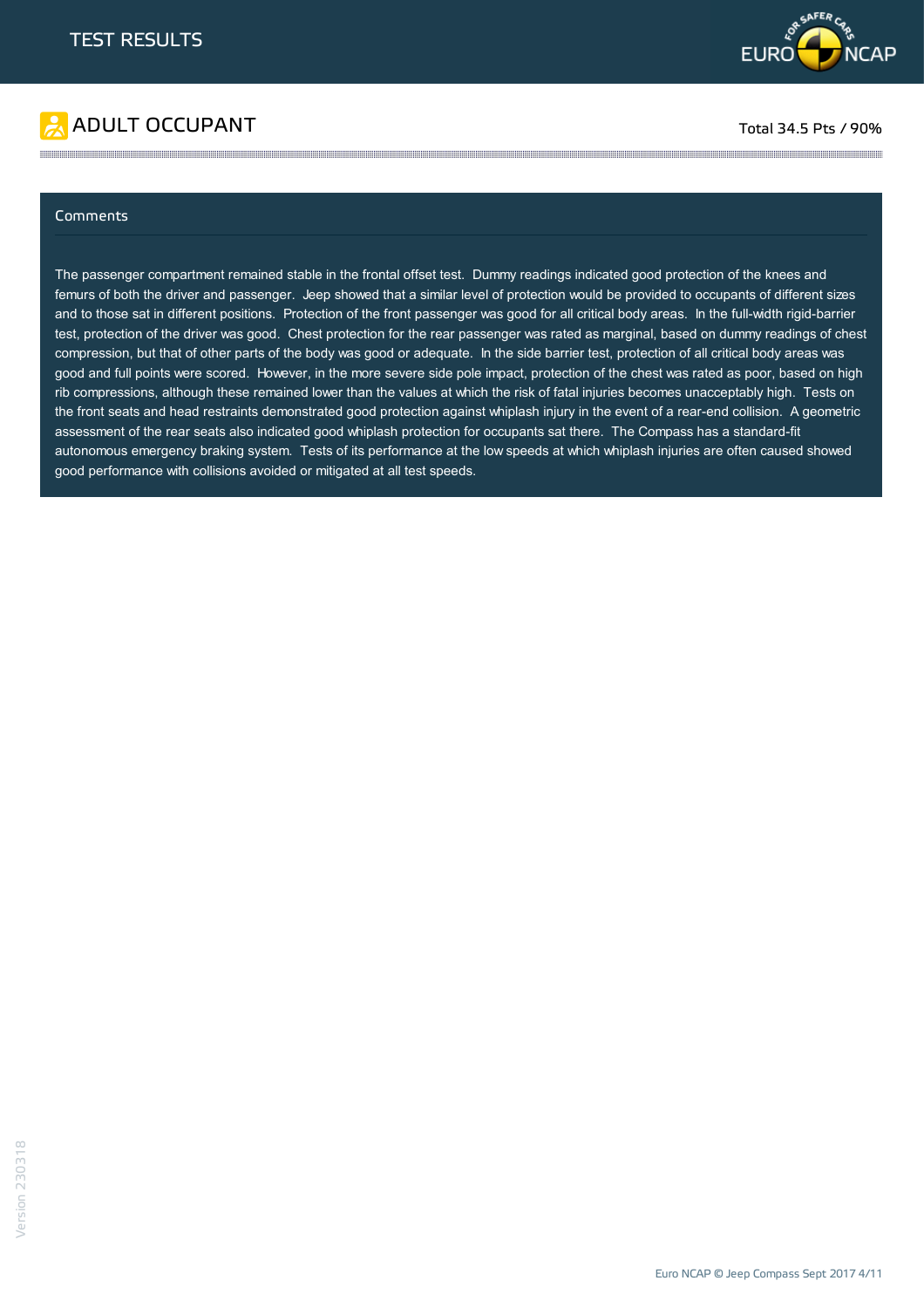





Restraint for 6 year old child: Römer KidFix XP Restraint for 10 year old child: Graco Maxi Junior Safety Features 7 Pts

|                                                                                                             | Front<br>Passenger       | 2nd row<br>outboard              | 2nd row<br>center |
|-------------------------------------------------------------------------------------------------------------|--------------------------|----------------------------------|-------------------|
| <b>Isofix</b>                                                                                               | ×                        |                                  | ×                 |
| i-Size                                                                                                      | ×                        |                                  | ×                 |
| Integrated CRS                                                                                              | ×                        | ×                                | ×                 |
| Fitted to test car as standard<br>Not on test car but available as option                                   | Not available            |                                  |                   |
| <b>CRS Installation Check</b>                                                                               |                          |                                  | 12 Pts            |
| Install without problem<br>Install with care<br>Safety critical problem                                     | Installation not allowed |                                  |                   |
| <b>E</b> i-Size CRS                                                                                         |                          |                                  |                   |
| Maxi Cosi 2way Pearl & 2wayFix<br>Maxi Cosi 2way Pearl & 2wayFix<br>(forward) (iSize)<br>(rearward) (iSize) |                          | BeSafe iZi Kid X2 i-Size (iSize) |                   |
|                                                                                                             |                          |                                  |                   |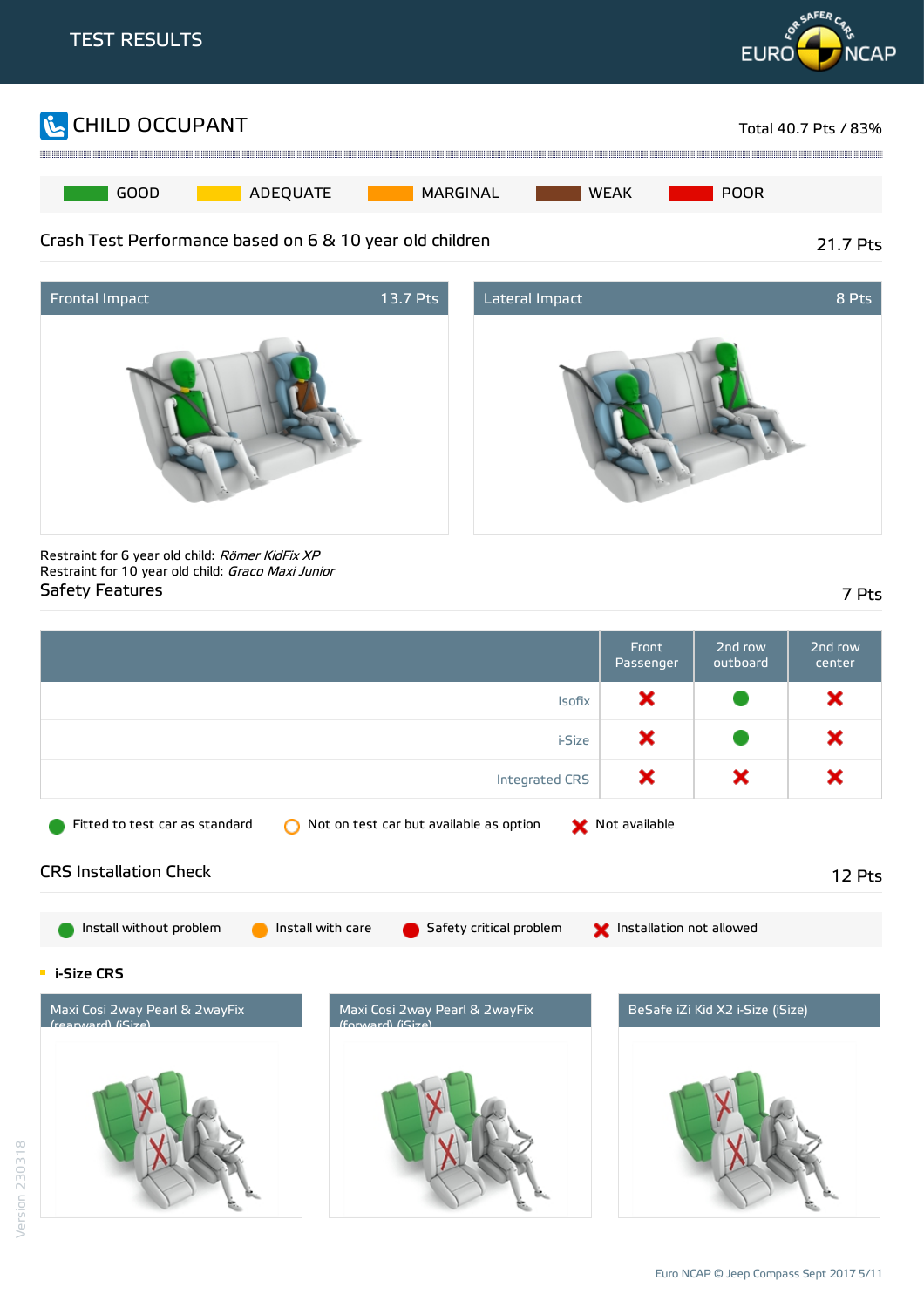

# **The CHILD OCCUPANT** Total 40.7 Pts / 83%

### **ISOFIX CRS**



### Römer KidFix XP (ISOFIX)



the contract of the contract of the contract of the contract of the contract of the contract of the contract of





#### **Universal Belted CRS**



#### Römer KidFix XP (Belt)





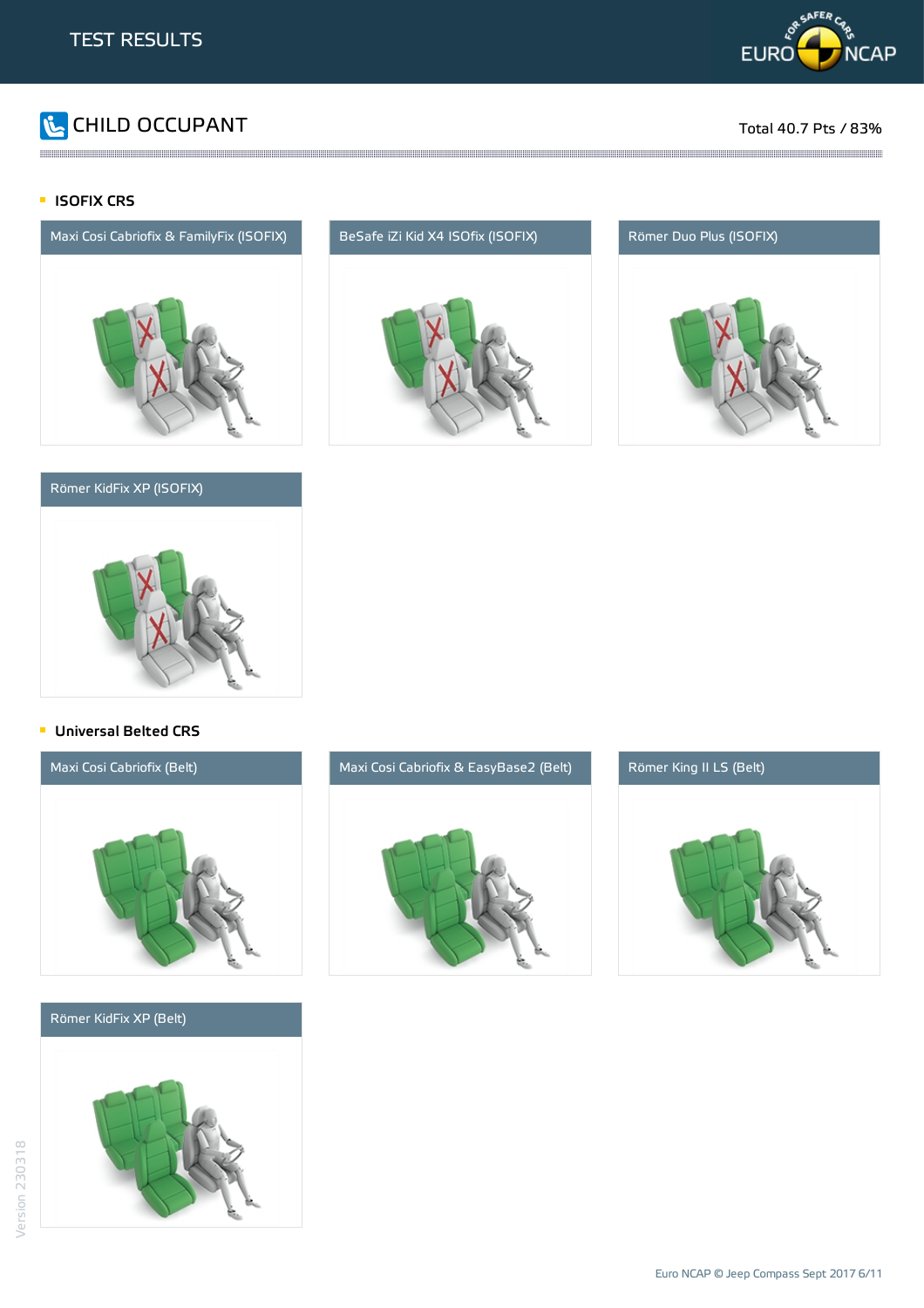



|                                                   | <b>Seat Position</b>    |                          |               |              |  |
|---------------------------------------------------|-------------------------|--------------------------|---------------|--------------|--|
|                                                   | Front                   |                          | 2nd row       |              |  |
|                                                   | <b>PASSENGER</b>        | <b>LEFT</b>              | <b>CENTER</b> | <b>RIGHT</b> |  |
| Maxi Cosi 2way Pearl & 2wayFix (rearward) (iSize) | $\Box$                  |                          | $\Box$        |              |  |
| Maxi Cosi 2way Pearl & 2wayFix (forward) (iSize)  | $\Box$                  |                          | $\Box$        |              |  |
| BeSafe iZi Kid X2 i-Size (iSize)                  | $\Box$                  |                          | $\Box$        |              |  |
| Maxi Cosi Cabriofix & FamilyFix (ISOFIX)          | $\Box$                  |                          | $\Box$        |              |  |
| BeSafe iZi Kid X4 ISOfix (ISOFIX)                 | $\Box$                  |                          | $\Box$        |              |  |
| Römer Duo Plus (ISOFIX)                           | $\Box$                  |                          | $\Box$        |              |  |
| Römer KidFix XP (ISOFIX)                          | $\Box$                  |                          | $\Box$        |              |  |
| Maxi Cosi Cabriofix (Belt)                        |                         |                          |               |              |  |
| Maxi Cosi Cabriofix & EasyBase2 (Belt)            |                         |                          |               |              |  |
| Römer King II LS (Belt)                           |                         |                          |               |              |  |
| Römer KidFix XP (Belt)                            |                         |                          |               |              |  |
| Install without problem<br>Install with care      | Safety critical problem | Installation not allowed |               |              |  |

#### **Comments**

In the frontal offset test, protection of both child dummies was rated as good or adequate with the exception of the chest of the 6 year dummy, for which dummy readings of deceleration indicated a weak level of protection. In the side barrier test, protection of both dummies was rated as good. The front passenger airbag can be disabled to allow a rearward-facing child restraint to be used in that seating position. Clear information is provided to the driver regarding the status of the airbag and the system was rewarded. All of the restraint types for which the Compass is designed could be properly installed and accommodated.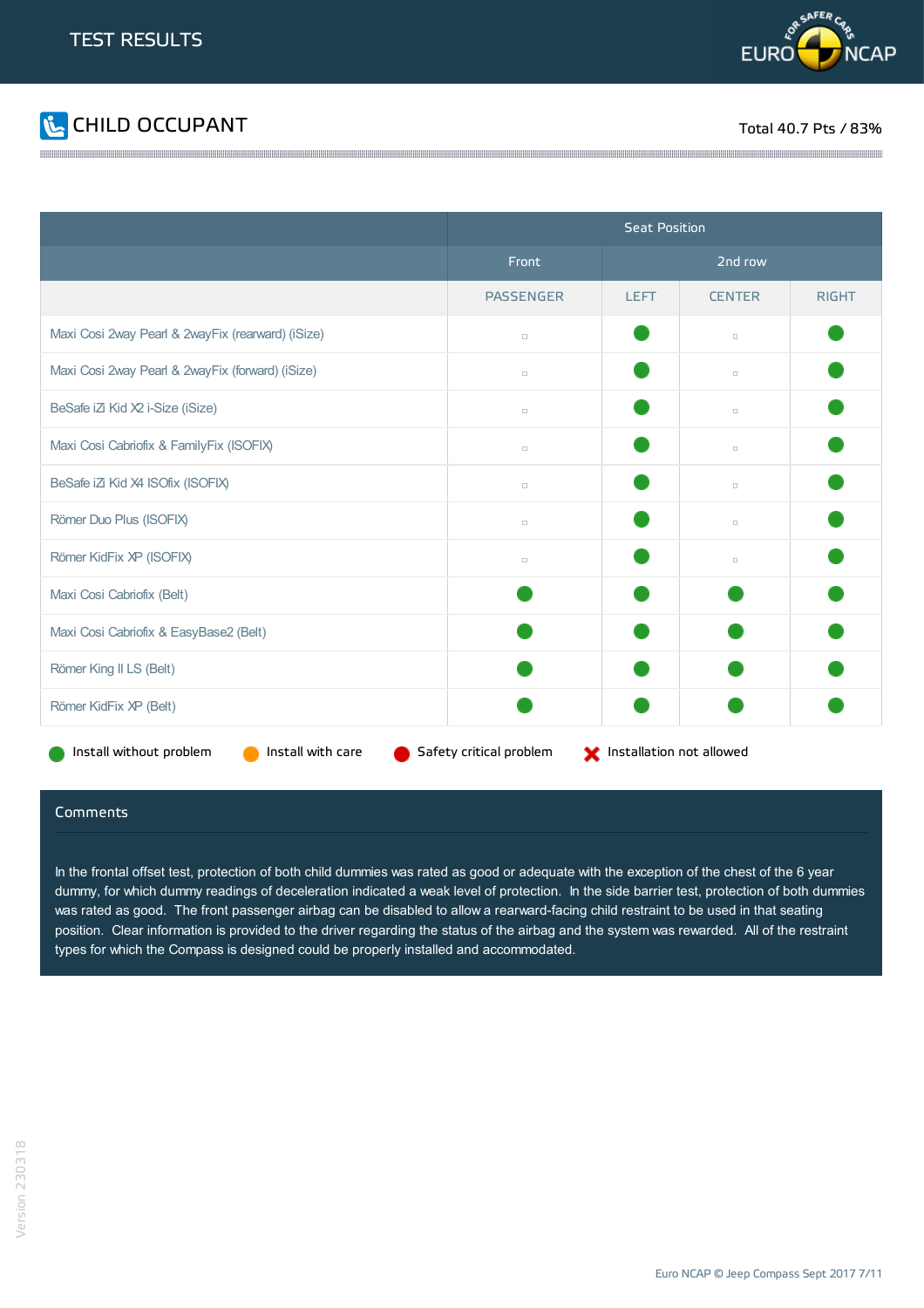



#### AEB Pedestrian 0 Pts

#### **Comments**

The bonnet provided predominantly good or adequate protection to the head of a struck pedestrian. The bumper provided good protection to pedestrians' legs and the pelvis was well protected by front end of the car. The autonomous emergency braking system does not have pedestrian-detecting functionality.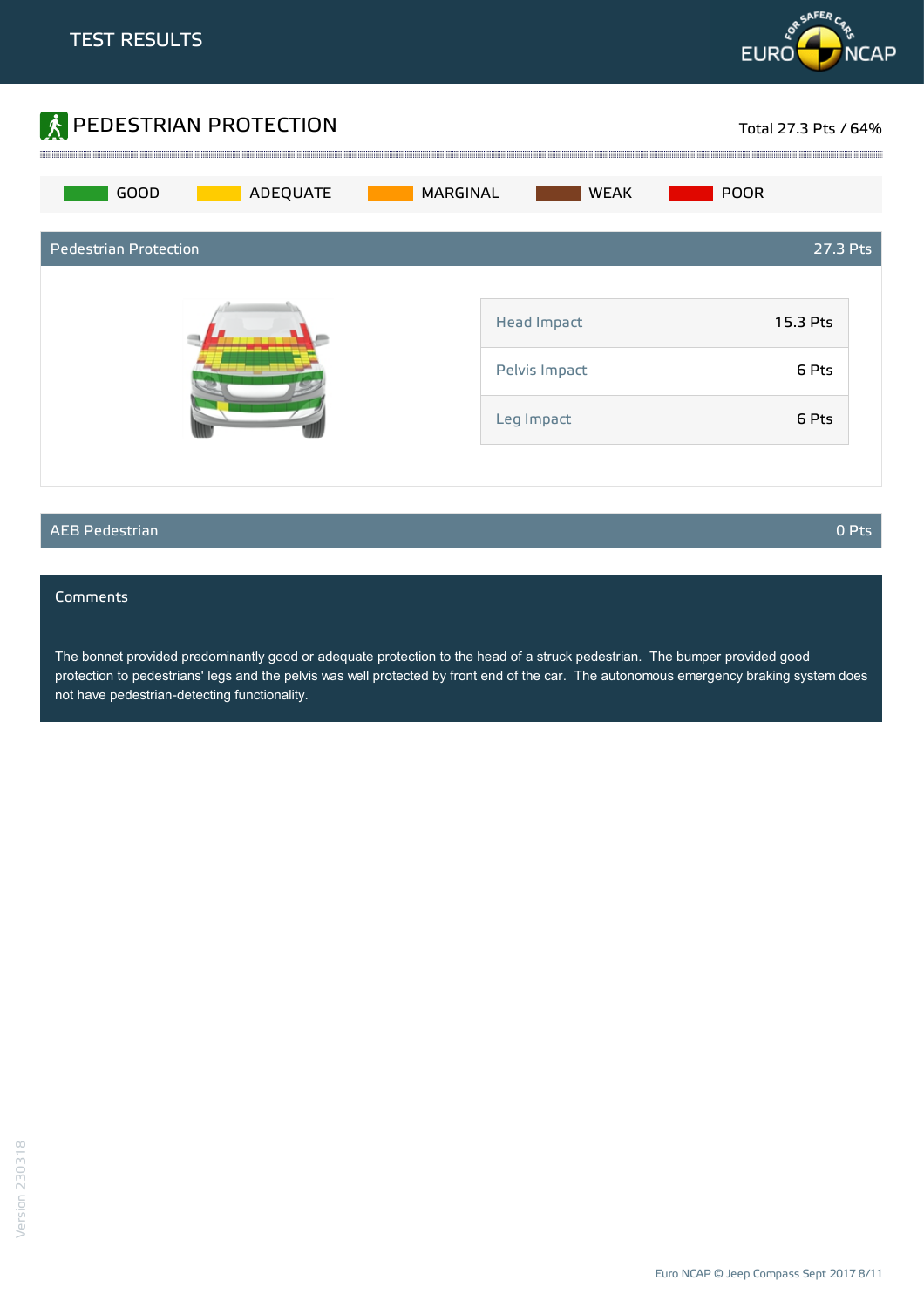

Warning Function | Manually set

Speed Limitation Function | Manually set (accurate to 5km/h)

## Seat Belt Reminder 2 Pts

| Applies To | Front seats        |                    |                   |
|------------|--------------------|--------------------|-------------------|
| Warning    | <b>Driver Seat</b> | front passenger(s) | rear passenger(s) |
| Visual     |                    |                    |                   |
| Audible    |                    |                    |                   |

Pass **C** Fail - Not available

## Lane Support 1.2 Pts

| System Name                        | LaneSense Lane Departure |
|------------------------------------|--------------------------|
| <b>Type</b>                        | Lane Keep Assist         |
| Operational From                   | 60 km/h                  |
| Warning                            | <b>Visual</b>            |
| PERFORMANCE                        |                          |
| LKA Confirmation Test   Pass (5/5) |                          |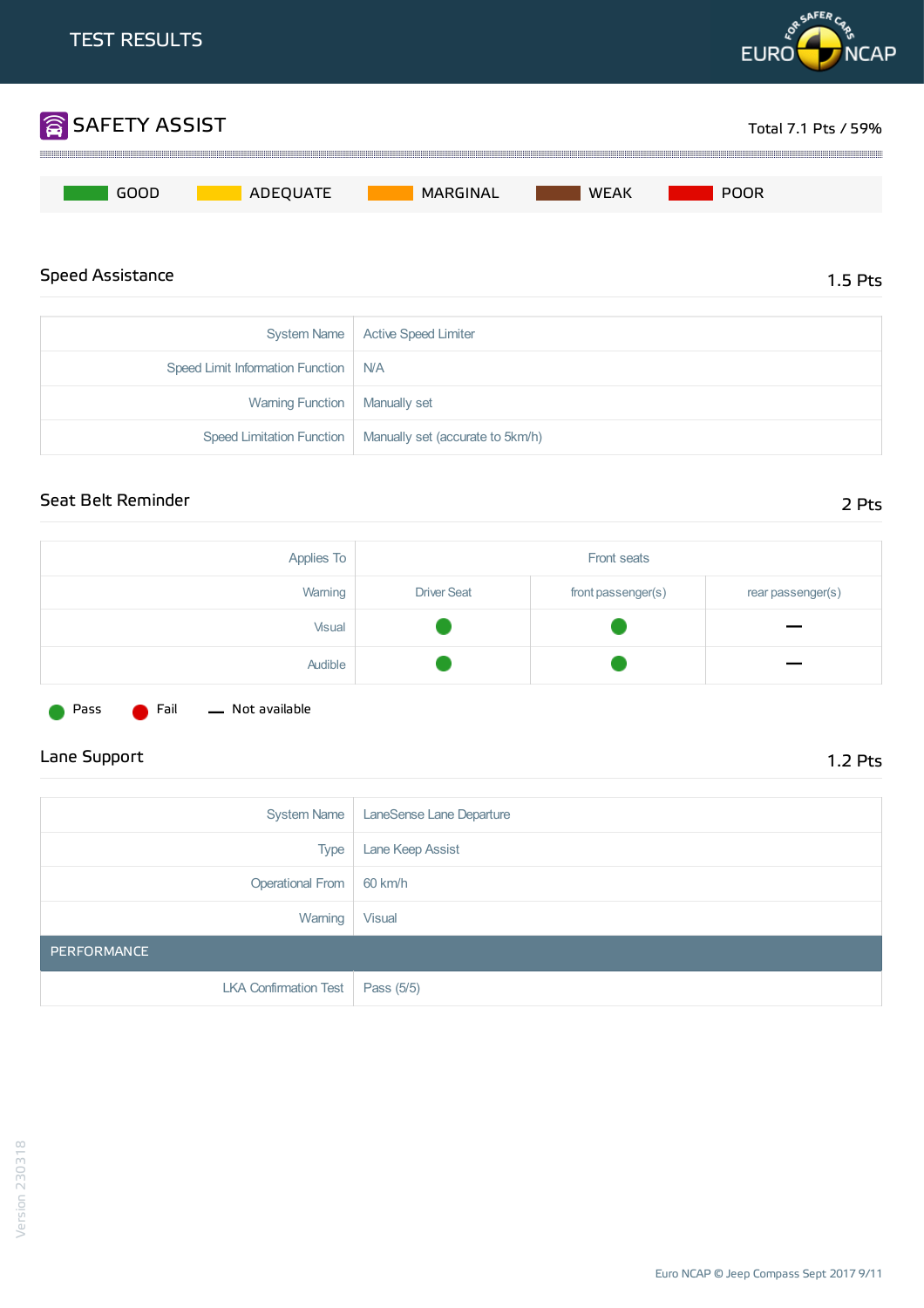# SAFETY ASSIST TOTAL TOTAL TOTAL TOTAL TOTAL TOTAL TOTAL TOTAL TOTAL TOTAL TOTAL TOTAL TOTAL TOTAL TOTAL TOTAL TOTAL TOTAL TOTAL TOTAL TOTAL TOTAL TOTAL TOTAL TOTAL TOTAL TOTAL TOTAL TOTAL TOTAL TOTAL TOTAL TOTAL TOTAL TOTA

## AEB Interurban 2.4 Pts

| <b>System Name</b>               | <b>Forward Collision Warning Plus</b>                      |                                                                  |  |  |
|----------------------------------|------------------------------------------------------------|------------------------------------------------------------------|--|--|
| <b>Type</b>                      | Forward Collision Warning with Auto-Brake                  |                                                                  |  |  |
| <b>Operational From</b>          |                                                            | $10$ Km/h                                                        |  |  |
| <b>Additional Information</b>    |                                                            | Default On; Supplementary Warning                                |  |  |
| PERFORMANCE                      |                                                            |                                                                  |  |  |
|                                  | Autobrake Function Only                                    | Driver reacts to warning                                         |  |  |
| <b>Operational Speed</b>         | 10-200 Km/h                                                | 30-200 Km/h                                                      |  |  |
| Approaching a stationary car     | See AEB City                                               | Crash avoided up to 40km/h.<br>Crash speed reduced up to 80km/h. |  |  |
| Approaching a slower moving car  | Crash avoided up to 70km/h.<br>Crash avoided up to 80km/h. |                                                                  |  |  |
|                                  | FOLLOWING A CAR AT SHORT DISTANCE                          |                                                                  |  |  |
| Car in front brakes gently       | Mitigation                                                 | Avoidance                                                        |  |  |
| Car in front brakes harshly      | Mitigation<br>Mitigation                                   |                                                                  |  |  |
| FOLLOWING A CAR AT LONG DISTANCE |                                                            |                                                                  |  |  |
| Car in front brakes gently       | Mitigation                                                 | Avoidance                                                        |  |  |
| Car in front brakes harshly      | Mitigation                                                 | Avoidance                                                        |  |  |

the contract of the contract of the contract of the contract of the contract of the contract of the contract of

#### **Comments**

The Compass has a seatbelt reminder for the front seats only. The autonomous emergency braking system performed well in tests at highway speeds, with collisions largely avoided or mitigated. A driver-set speed limitation device is standard, as is a lane departure warning system.